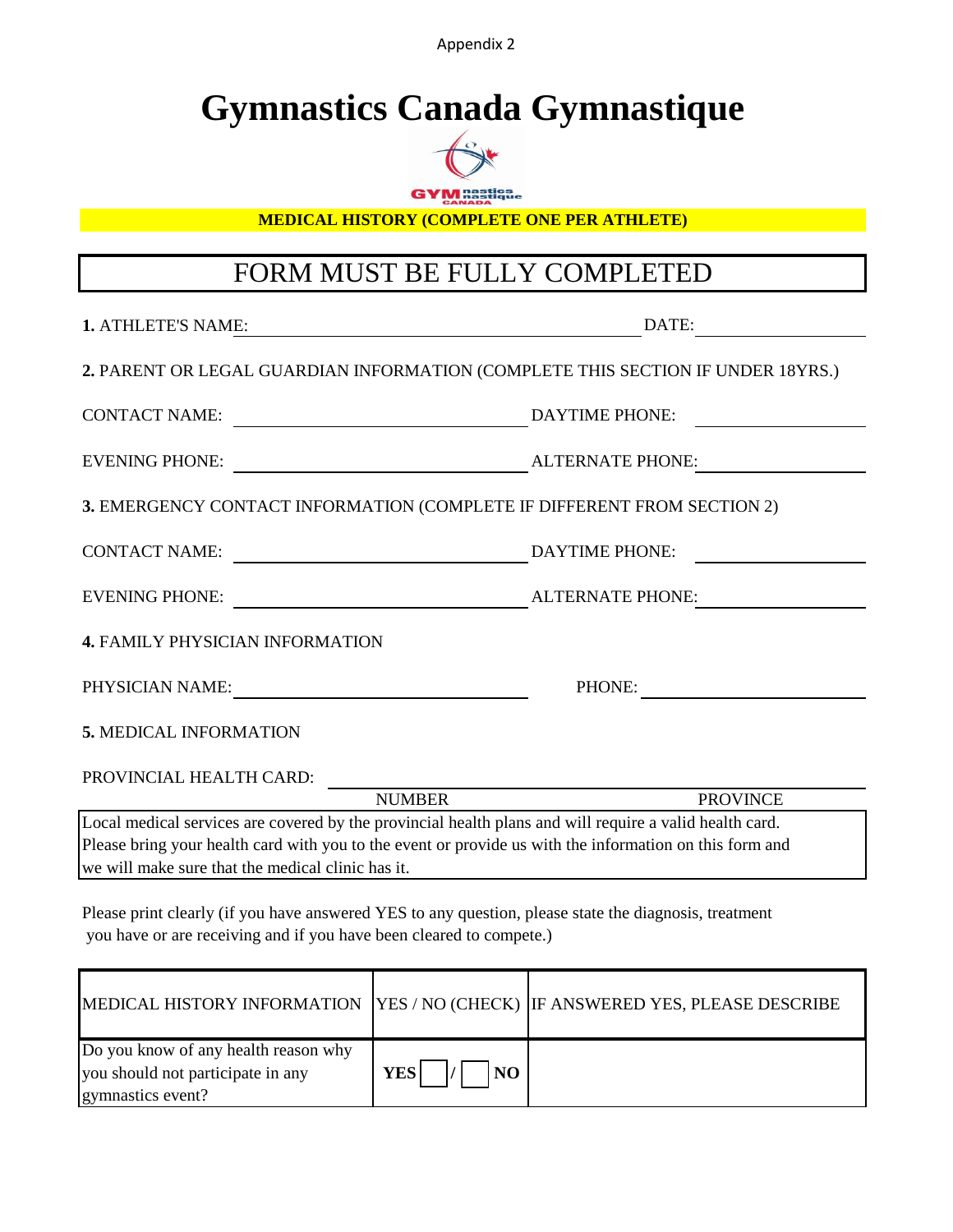## Appendix 2

| MEDICAL HISTORY INFORMATION                                                                                 | YES / NO (CHECK)              | IF ANSWERED YES, PLEASE DESCRIBE |
|-------------------------------------------------------------------------------------------------------------|-------------------------------|----------------------------------|
| In the last year, has a doctor ever<br>denied or restricted you participation<br>in sports for any reasons? | <b>YES</b><br>NO              |                                  |
| Have you had any surgery in the last<br>12 motnhs?                                                          | <b>YES</b><br>NO              |                                  |
| Have you been diagnosed with a                                                                              |                               |                                  |
| fracture, stress fracture or other bone                                                                     | <b>YES</b><br>NO              |                                  |
| injury in the last 12 months?                                                                               |                               |                                  |
| Have you had any of the following                                                                           |                               |                                  |
| injuries or conditions;                                                                                     | <b>YES</b><br>NO              |                                  |
| Head injury /concussion                                                                                     |                               |                                  |
| Neck or back injury                                                                                         | <b>YES</b><br>NO <sub>1</sub> |                                  |
| Trauma or overuse to                                                                                        | NO<br><b>YES</b>              |                                  |
| any joint/bone                                                                                              |                               |                                  |
| Trauma or overuse to                                                                                        | <b>YES</b><br>NO              |                                  |
| any ligament/tendon<br>Asthma/breathing                                                                     |                               |                                  |
| problems                                                                                                    | <b>YES</b><br>NO              |                                  |
| Bleeding or blood                                                                                           |                               |                                  |
| disorder                                                                                                    | <b>YES</b><br>NO              |                                  |
| <b>Diabetes</b>                                                                                             |                               |                                  |
| Heart disease                                                                                               | <b>YES</b><br>NO              |                                  |
| History of seizures/                                                                                        |                               |                                  |
| epilepsy                                                                                                    | <b>YES</b><br>NO              |                                  |
| Mononucleosis                                                                                               | <b>YES</b><br>NO              |                                  |
| Infectious diseases                                                                                         |                               |                                  |
| (organs, bones etc.)                                                                                        | <b>YES</b><br>NO              |                                  |
| Skin conditions                                                                                             | NO<br><b>YES</b>              |                                  |
| including infection                                                                                         |                               |                                  |
| Other                                                                                                       | <b>YES</b><br>NO              |                                  |
| Are you currently taking any<br>medication? Please list -                                                   | <b>YES</b><br>NO              |                                  |
|                                                                                                             |                               |                                  |
|                                                                                                             |                               |                                  |
| Are you currently wearing any type                                                                          |                               |                                  |
| of protective equipment, bracing or                                                                         | <b>YES</b><br>NO              |                                  |
| taping for any existing injury or                                                                           |                               |                                  |
| condition?                                                                                                  |                               |                                  |
| Do you have any allergies? Please                                                                           |                               |                                  |
| describe the severity -                                                                                     | NO<br><b>YES</b>              |                                  |
|                                                                                                             |                               |                                  |